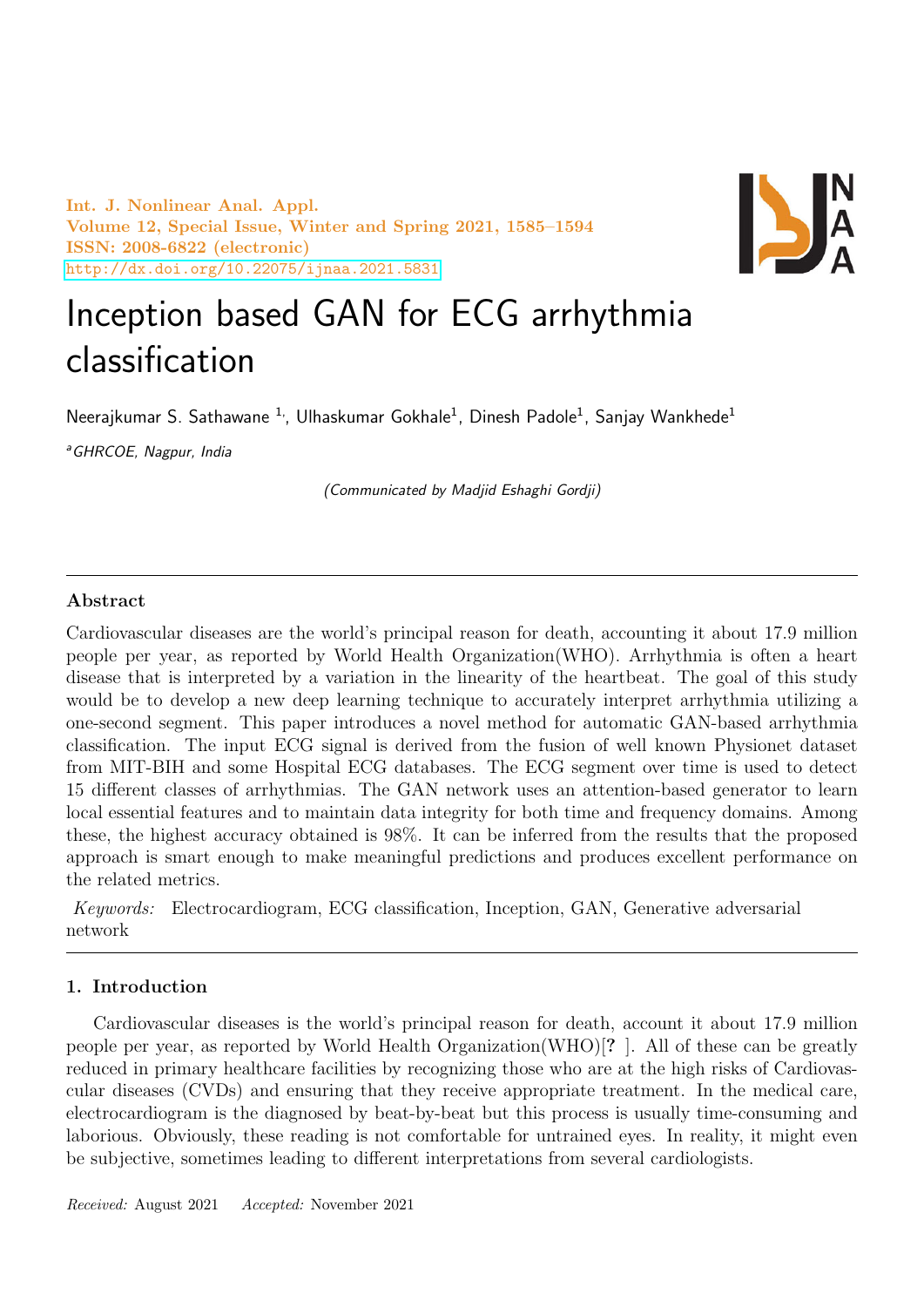Electrocardiography is the process of monitoring and diagnosing the abnormalities present in cardiac, functional disorders and cardiac arrhythmias. An ECG signal consists of a series of heartbeats (or called waves) that repeat periodically in time and represents the electrical activity of the heart over time. A major reason for the need of precise ECG interpretation is the consideration that the tracing of the ECG segment is very important for the assessment of an individual's health.

The paper is organised as follows: Section ?? describe the background for ECG arrhythmia and well known state of the art methods are briefly explained. Methodology along with own contribution is presented and implemented in section ??, Experimental result and its comparison with other well known methods is done in section ??. Section ?? conclude the proposed method and its outcome.

## 2. Literature review

In past few decades, there seems to be a considerable rise in advancement in ECG signal processing in the application such as automatic detection of different cardiac arrhythmias suggesting different machine learning and deep learning technique. This methods, however, had such a range of drawbacks, particularly computational complexity throughout the training process, that directly affect the ability to adapt to personalized healthcare systems. Those system needs large memory for real time execution.

B.Mathunjwa et.al [? ] proposed two stage deep neural network to classify six types of classes. They convert Two-second ECG 1D segments into RPs of 2D segments to increase the reliability of their system. Then R-peak detection algorithm is used on RPs. Their algorithm is unable to achieve superior discrimination on long-duration ECG segments. F. Dias et.al [? ] uses feature level fusion of RR intervals, signal morphology, and higher-order statistics. These features were classified using a linear discriminate classifier in to 5 classes. Ferretti J.et.al [? ] suggest one dimensional CNN for classification of ECG arrhythmia. Mohapatra K.et.al [? ] classified four types of long duration arrhythmia electrocardiograms from MIT-BIH arrhythmia database using convolutional neural network. Empirical mode decomposition and their average power and coefficient of dispersion are is used for feature extraction.

S. Sakib et.al [? ] proposed a deep-learning, lightweight arrhythmia classification system that used a modified one-dimensional convolutional neural network. Rashed M et.al. [? ] implemented a classification of ECG beat based on CNN using VGG16-which uses time-frequency approximation of the temporal ECG. This technique is capable of identifying the contribution of interpretable ECG frequencies while categorizing on the basis of SHapley Additive exPlanation values. Pandey et.al [? ] proposed deep convolutional encoding based on non-linear compression composition is used to reduce the size of the ECG segment. Convolutional encoder-based long-term memory network classification model is used to predict arrhythmias from the ECG signal. G. Petmezas et.al [? ] extracted ECG features via a Convolutional Neural Network and then this features are fed to LSTM for time series based sequence analysis. This method gives higher efficiency for classification of four ECG classes. Deevi et,al [? ] proposed highly efficient deep representation learning approach using denoising and beat classification module. They classify ECG beat into ten classes. A.Peimankar et.al [? ] proposed DENS-ECG algorithm using CNN and LSTM netowrk for real-time segmentation of heartbeats.

#### 3. Methodology

The ECG signal is normally made up of various frequency components and sometimes even noises, that increase the complexity of a deep-learning approach of extracting discriminatory features. Such variations and the small number of learning data available at each arrhythmia makes it challenging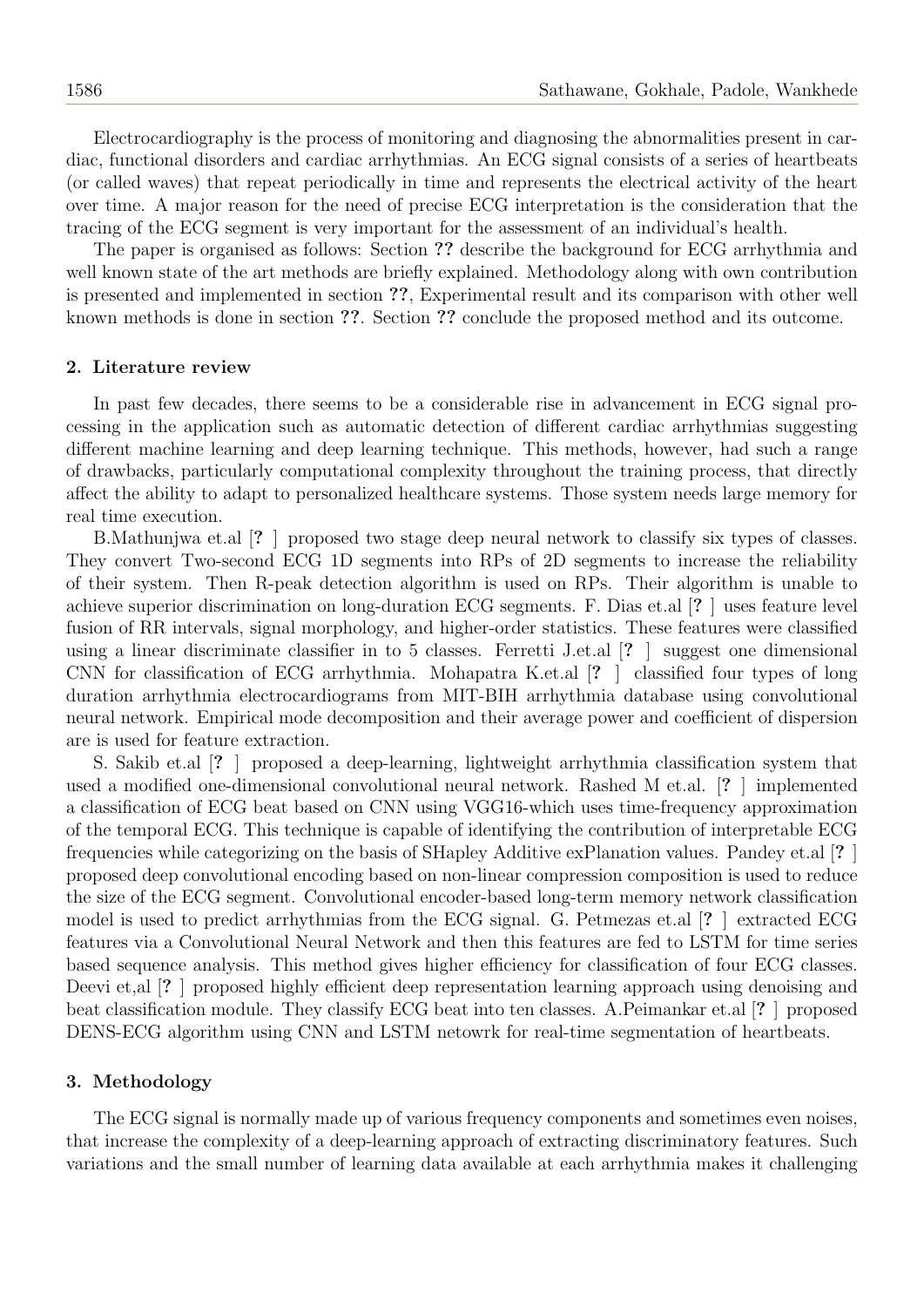

Figure 1: Typical ECG Waveform [? ]

for conventional learning methods. In past few decades, there seems to be a considerable rise in advancement in ECG signal processing for application of automatic detection of different cardiac failure using machine learning technique.

Major problem arises due to various noise frequently occur in that ECG signals. Thos noises are, Power Line Interference, artifacts and Baseline Wander [? ? ? ].This noise affect the classification results. Noise in the ECG is removed using Zero phase low pass filter. following results demonstrate the difference in the original and Filtered ECG signal. Red color indicates Filtered ECG and blue color ECG indicates Original raw ECG.

In this research a new extension of inception based layer is used to increase the efficiency of the traditional GAN for arrhythmia classification problem in ECG processing.

## A. ECG Segment Separation:

Sequence of low-pass and High pass filter having transfer function is apply on ECG signal

$$
H(z) = \frac{(1 - z^{-6})^2}{(1 - z^{-1})^2}
$$
 (1)

$$
H(z) = \frac{\left(-1 + 32z^{-16} + z^{-32}\right)}{\left(1 + z^{-1}\right)}\tag{2}
$$

Then the filtered signal Derivative followed by squaring function is taken,

$$
H(z) = \frac{1}{8T} \left[ -z^{-2} - 2z^{-1} + 2z^{1} + z^{2} \right]
$$
 (3)

$$
y(n) = [x(n)]^2 \tag{4}
$$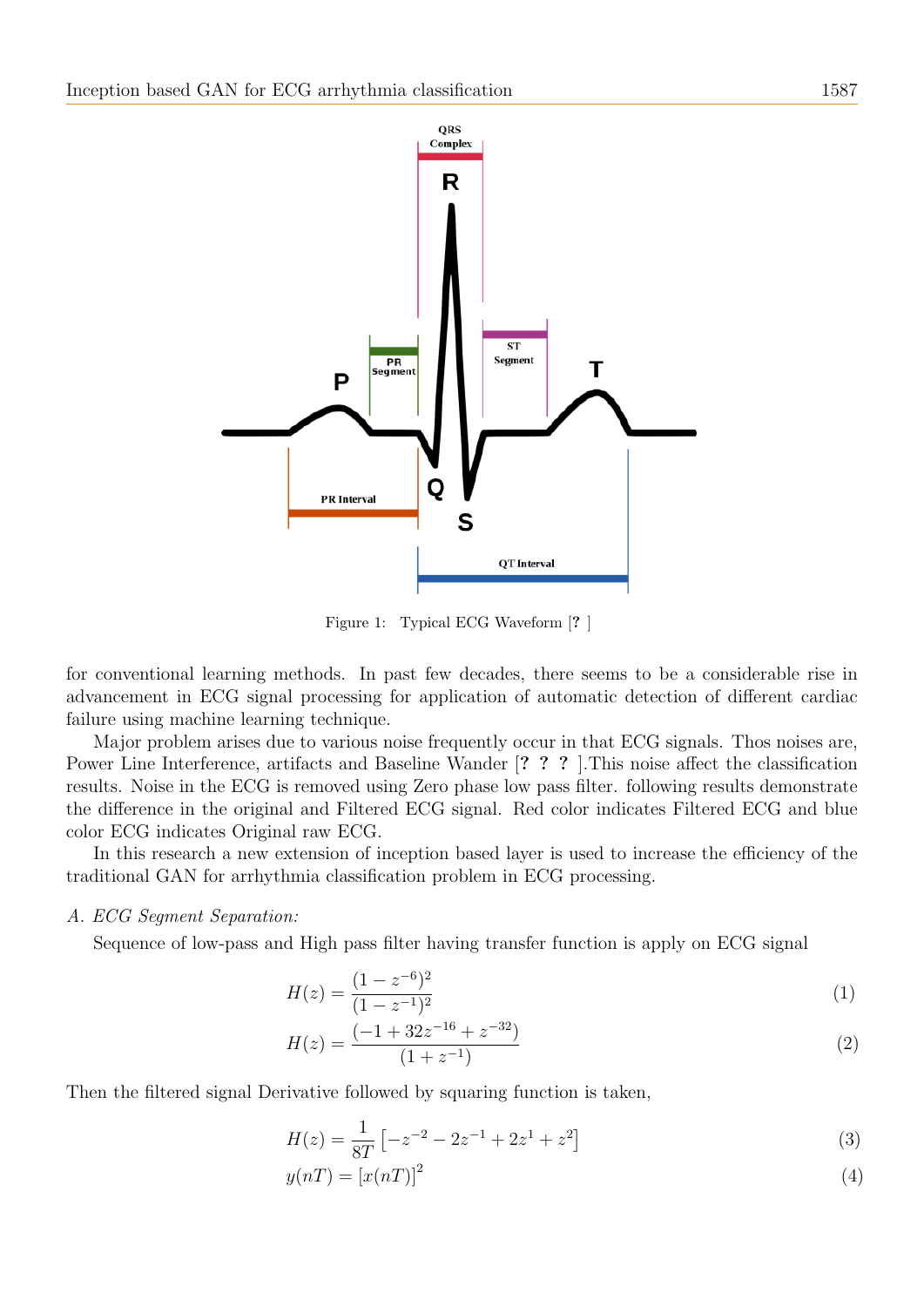

Figure 2: Original and Filtered Signal

(3) and (4) are the derivative and squaring function.After this peak detection is carried out. the threshold for peak detection is as follows,

$$
D_t = NP_l + C_t(QRS_{pl} - NP_l)
$$
\n<sup>(5)</sup>

#### B. General Generative Adversarial Network

The Conventional GAN architecture contains 2 modules, first is Generator and the second one is the Discriminator. Input to the generator is a random noise data which is processed and mapped this data to some 2D ECG type structures. Generator estimates its weight and bias randomly. Then this 2D data is fed to Discriminator for verification purpose. Discriminator then distinguish it to original ECG or generated ECG. Discriminator is also needs to train for the Original ECG and generated ECG. It then feedback the output to generator which again update its weight and bias. this again generated signal is fed to discriminator for classification.. Discriminator is trained for both real and fake data. It also update its weight and bias for classification purpose. Discriminator then successfully determine the real and false data [? ].

ECG beat is one dimensional signal. To forward this beat to GAN architecture we need to make them 2D.For this purpose we convert 1D signal to 2D TF frame using daubechies wavelets transform. The scaling and wavelet function of the daubechies wavelets is as follows Scaling function and wavelet function is as follows:

$$
\alpha_i = h_0 s_{2i} + h_1 s_{2i+1} + h_2 s_{2i+2} + h_3 s_{2i+3}
$$
  
\n
$$
\alpha[i] = h_0 s[2i] + h_1 s[2i+1] + h_2 s[2i+2] + h_3 s[2i+3]
$$
\n(6)

$$
c_i = g_0 s_{2i} + g_1 s_{2i+1} + g_2 s_{2i+2} + g_3 s_{2i+3}
$$
  
\n
$$
c[i] = g_0 s[2i] + g_1 s[2i+1] + g_2 s[2i+2] + g_3 s[2i+3]
$$
\n(7)

The main aim of the proposed approach is to divide the existing ECG signals into different frequency ranges.

#### C. Proposed GAN

Proposed Inception based GAN (IDGAN) network for classifying the ECG beats is explained in following paragraph.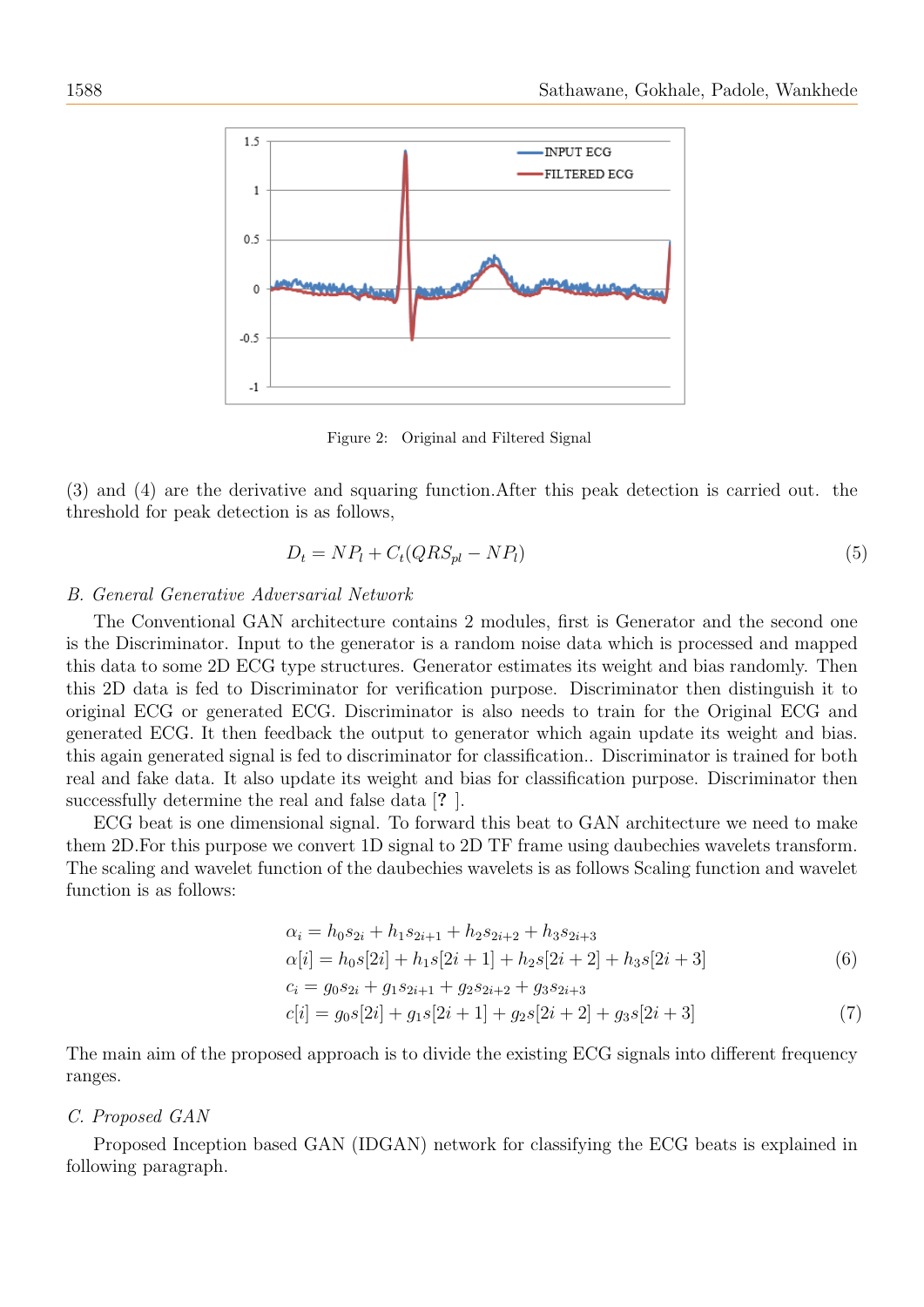loss function.



Figure 3: (a): Generator architecture, (b): Inception inserted discriminator architecture

This wavelet coefficient estimated form ECG beat is considered as a template for GAN based processing. The Generator  $D(eb|z, \theta_D)$  predict the template form random Gaussian noise  $p(eb|YW)$ The estimated template is W is having similar coefficient to original ECG template Y. This process take number of iterations. In each iteration error is calculated and if it is below than the threshold then this signal is estimated final template. The discriminator  $D(G(c), eb_1, \theta_D)$  classify the first ECG Class eb and another  $G(c)$  precisely. This Conventional GAN have only two classes i.e. it is in bianary form.To modify this to fit our application we added a well known concept of one against all. According to this strategy, every class is considered as an individual class against remaining class, irrespective of their old classes. i.e. while classifying S class all remaining classes for example  $N, V, F$ , and Q is considered as other class.  $D(eb)$  is representation of the template eb. Basically G and D are the two player involved min-max game with value function  $V(G, D)$ . The optimal parameter of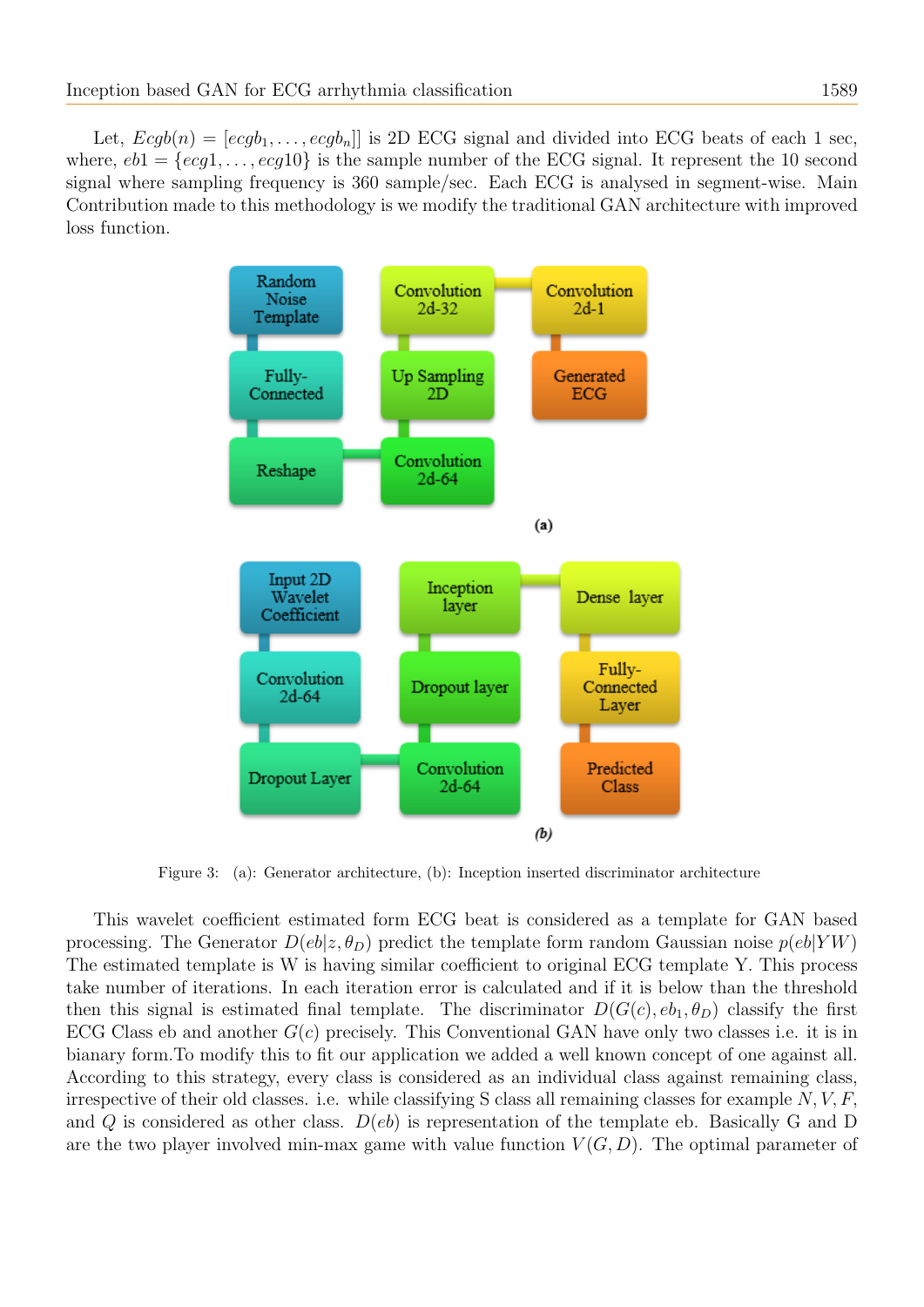generator and discriminator by optimizing the value of function  $V(G, D)$  is given as,

$$
\min_{G} \max_{D} V(D, G) = E_{x \sim pdata(x)}[\log D(x)] + E_{z \sim pdata(z)}[\log(1 - D(G(z)))] \tag{8}
$$

In layer wise architecture, The generator  $(G)$  consist of six layers whereas the discriminator  $(D)$ includes of seven layers. Three convolutionary layers together with single activation including its LeakyReLU and at the end one activation of a tanh create the generator.

Similarly, two convolutionary layers with LeakyReLU activations as well as one fully-connected SoftMax layer just at end make the discriminator. Dense layer is attached as well. The dropout rate for Dropout layers is kept to 0.3. It will help to decrease the impact of over-fitting.

DWT based 2D tensor termed as template is used as a input of the first layer i.e. to Conv layer:

$$
X = [x_1, x_2, \dots, x_k]
$$

in this  $k$  denotes of the template sample at each index. To increase the system performance interms of execution and efficiency, the Max-Min Normalization is carried out to [0, 1] range.

$$
x = \frac{x - \min}{\max - \min} \tag{9}
$$

Min-max term in above equation indicates the minimum whereas max indicates the maximum value at each channel. After this operation reshaping of data for further processing is implemented. This reshaped data is further passed to Conv layer.

The output of the jth feature map on the ith unit of the l convolution layer is:

$$
x_i^{l,j} = \sigma[b_j + \sum_{a=1}^m w_a^j x_{i+a-1}^{l-1,j}]
$$
\n(10)

Where, bias term for jth feature is indicated with  $bj$ , size of kernel is indicate by m. Weight is  $w_a^j$  of j th feature coefficient and of filter index( ath). Activation function is indicated by  $\sigma$ .

| Layer         | Generator             | Discriminator                         |  |
|---------------|-----------------------|---------------------------------------|--|
| $\theta$      | Random Noise Template | Input 2D Wavelet Coefficient Template |  |
| 1.            | Fully-Connected       | Convolution 2d-64                     |  |
| $\mathcal{D}$ | Reshape               | Dropout Layer                         |  |
| 3             | Convolution           | 2d-64 Convolution 2d-64               |  |
| 4             | Up Sampling 2D        | Dropout layer                         |  |
| 5             | Convolution 2d-32     | Inception layer                       |  |
| 6             | Convolution 2d-1      | Dense layer                           |  |
|               |                       | Fully-Connected Layer                 |  |

Table 1: Proposed GAN layer

#### D. Training Criteria

To reach the training criteria sum of two cross-entropy function  $H$  is used,

$$
Loss(D) = H(real_{eb}, 1) + H(eb_1, 0)
$$
  
= [-1 × log D(real\_{eb}) - (1 – 1) log(1 – D(eb\_{real}))]  
+ [-0 × log D(eb<sub>g</sub>) - (1 – 0) log(1 – D(eb<sub>g</sub>))]  
= - log D(eb\_{real}) - log(1 – D(eb<sub>g</sub>)) (11)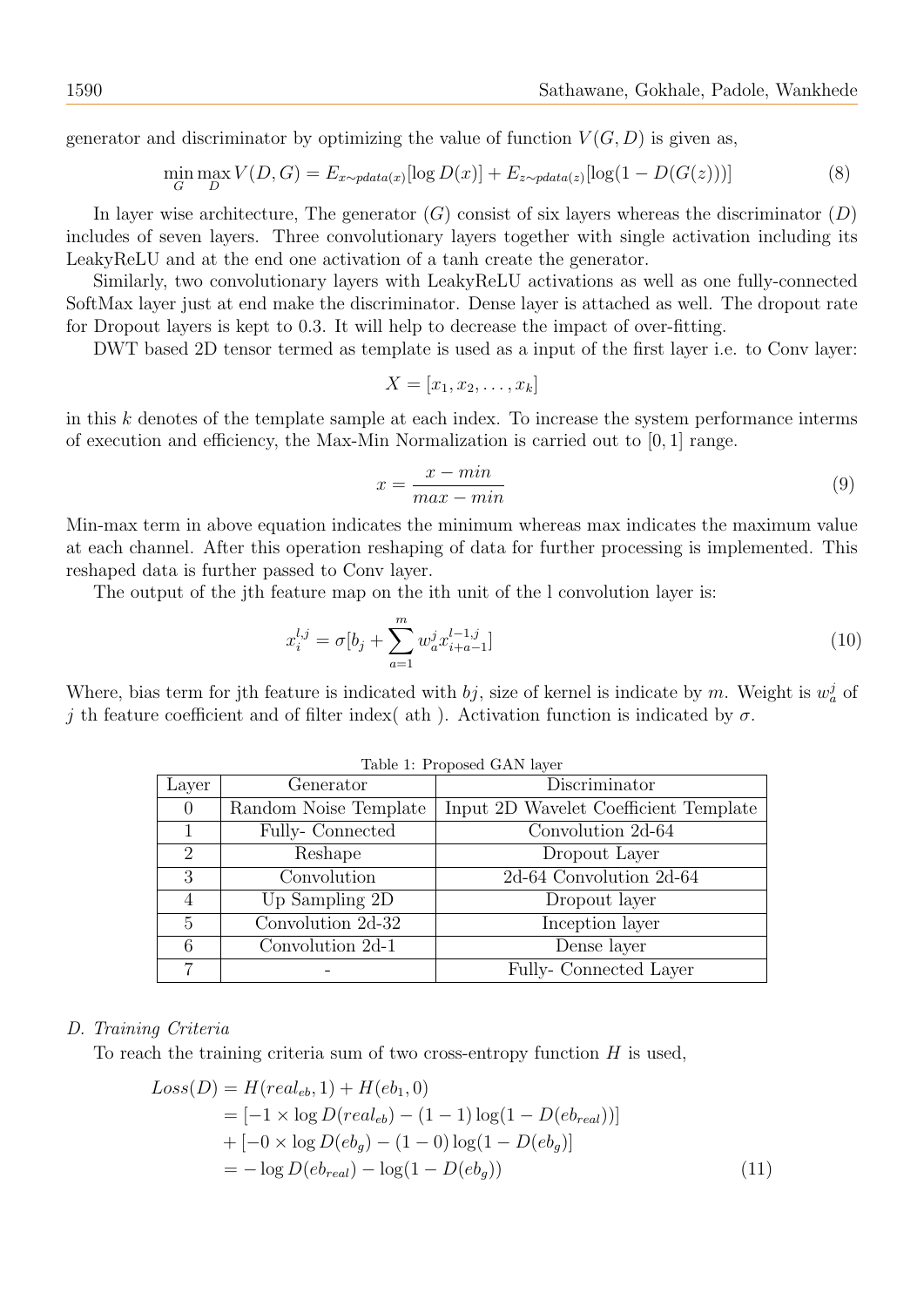where,  $eb_g \sim pdata(eb)$  is  $eb_{real}$  is an template of individual class and  $eb_g$  is template of remaining class irrespective of the original class.

Another criteria is the execution time required for the system among all convolution layers.

$$
O(\sum_{l=1}^{d} n_{l-1}.s_1^2.n_1.m_1^2) \tag{12}
$$

Here convolutional layer index is indicated as 1, and convolutional layers number is indicated by d. Total used filters numbers is n at layer  $l$  layer. Spatial size of the filter is s whereas spatial size of output feature map is m. Its time cost with fully - connected layer as well as pooling layers is always 5-10 percent computational time, that were not included in abovementioned composition.

#### 4. Experiment & results

The MIT-BIH Arrhythmia Dataset is described below. Total patients involved is 47.This collected ECG samples are classified into five clinical super classes and Fifteen subclasses by AAMI [? ];

To test the system reliability local database from private hospital is also collected. This data contains large noise. This recordings were collected from 34 patients out of this 11 are females having age in between 39 to 61 and 23 males having age in between 34 to 53. This ECG recording are also grouped into 15 classes of cardiac dysfunctions with the assist of cardiac specialist. This signals were sampled at a sampling frequency of 360 Hz and having duration of 1 minute. This signal are then converted to 10 sec segments.

Total we have collected 1060 samples. out of this 700 segments are used for training purpose. Remaining 360 are used for validation and Testing purpose.

Implemented IDGAN is validated on the fusion of two dataset i.e on MIT-BIH and real time hospital data [? ]. This two dataset have long recording duration, so for simplicity we convert then in 10 seconds segment. Then this segments are then further divided into training and testing part. 360 samples are used for testing. This testing samples are from Fifteen class and one unknown class which we labelled as unclassifiable.

Performance Criteria:

To test proposed system reliability, we used following criteria for proposed and well known state art of the method. Well known state art of the method is implemented and tested on same dataset with same training and testing strategy.

True Positive [TP]: Accurately classified as a current class

True Negative [TN]: Accurately classified as a remaining class

False Positive [FP]: Falsely classified as a current class

False Negative [FN]: Falsely classified as a remaining class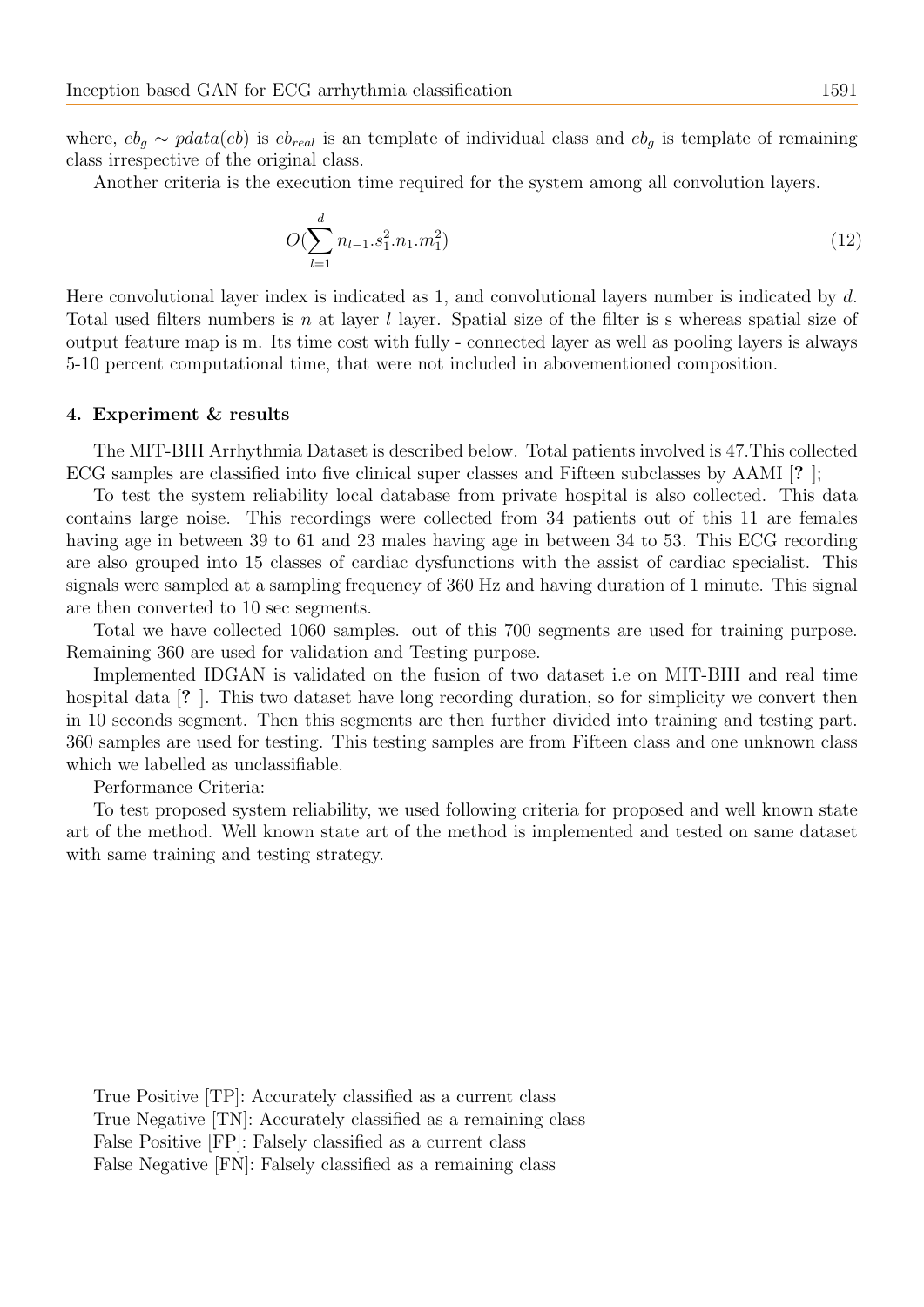| N <sub>o</sub> | тарке 2. Сказ карст ппогикалон от активатно антика адларазе<br>Heartbeat Type |                | ECG Signal |
|----------------|-------------------------------------------------------------------------------|----------------|------------|
| 1              | Normal Rhythm                                                                 | <b>NOR</b>     | 41         |
| $\overline{2}$ | Left Bundle Branch Block                                                      | LBBB           | 24         |
| 3              | Right Bundle Branch Block                                                     | <b>RBBB</b>    | 22         |
| $\overline{4}$ | Atrial premature Contraction                                                  | APC            | 21         |
| $\overline{5}$ | Premature Ventricular contraction                                             | <b>PVC</b>     | 31         |
| 6              | Paced Beat                                                                    | <b>PB</b>      | 12         |
| 7              | Aberrated Atrial Premature Beat                                               | AP             | 18         |
| 8              | Ventricular Flutter Wave                                                      | VF             | 15         |
| 9              | Fusion of Ventricular and Normal Beat                                         | <b>VFN</b>     | 23         |
| 10             | Non Conducted P-Wave (Blocked APC)                                            | <b>BAP</b>     | 18         |
| 11             | Nodal (Junctional) Escape Beat                                                | NE             | 16         |
| 12             | Fusion of Paced and Normal Beat                                               | FPN            | 13         |
| 13             | Ventricular Escape Beat                                                       | VE             | 19         |
| 14             | Nodal (Junctional) Escape Beat                                                | N <sub>P</sub> | 21         |
| 15             | Atrial Escape Beat                                                            | AЕ             | 27         |
| 16             | Unclassified Beat                                                             | UN             | 39         |

Table 2: Class label information of the arrhythmia database

Accuracy=[TP + TN] /  $[P + N]$ Specificity=[TN] / [N] Sensitivity=[TP]/[P] False Negative Rate=[FP]/[P]



Figure 4: Comparison of accuracy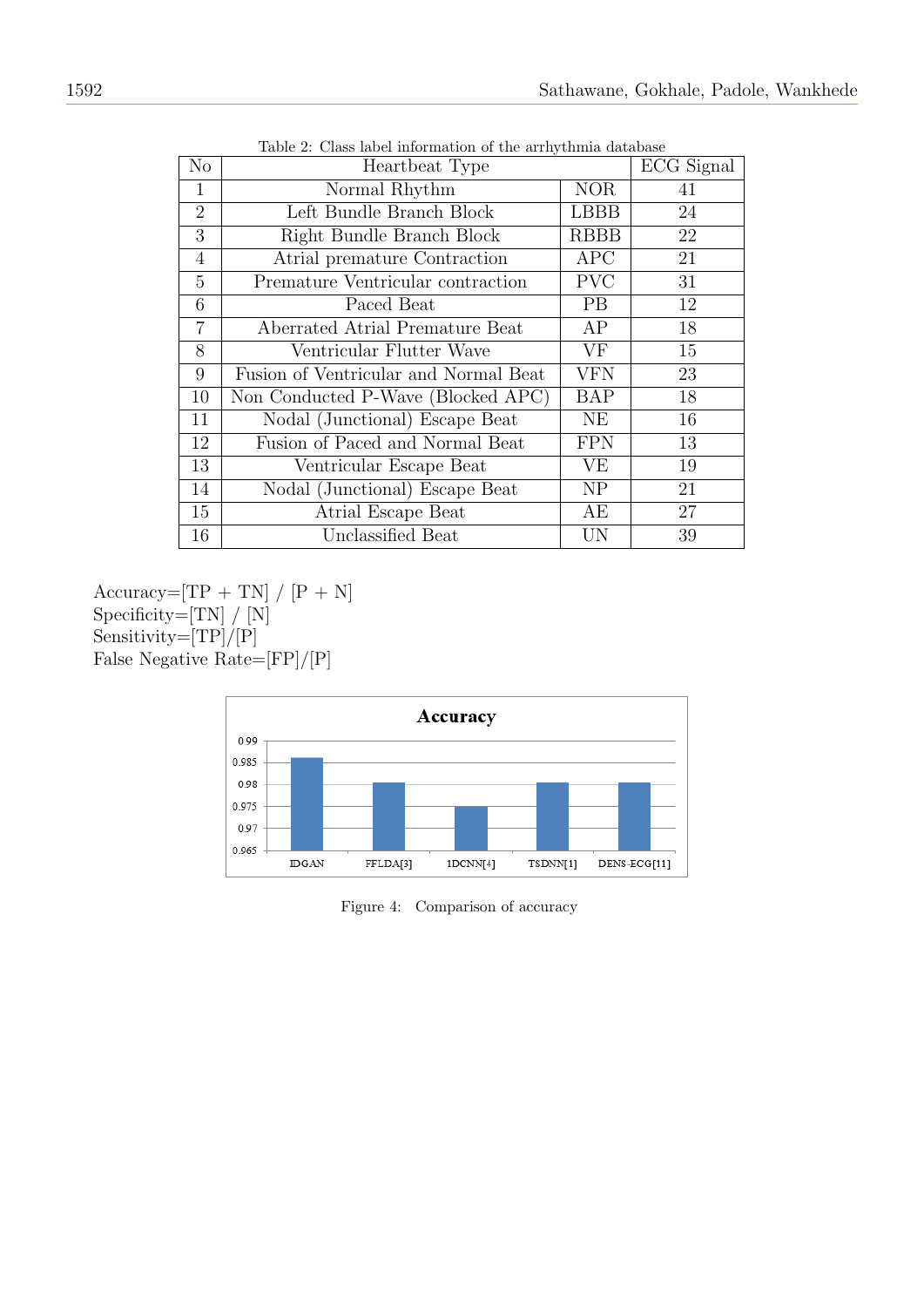

Figure 5: Comparison of sensitivity



Figure 6: Comparison of Specificity



Figure 7: Comparison classes of precision

## 5. Conclusion

Cardiovascular disease must be correctly diagnosed and appropriate treatment for the same must be given promptly to patients in order to decrease the death rate. To the best of our knowledge, Current implemented technique is the only one that integrate inception layer to Generative Adversarial Network right after the wavelet decomposition for ECG signal processing. Due to integration of inception layer proposed method can look deeper into the ECG template. The implemented IDGAN technique was tested on the PhysioNet MIT-BIH Database and some hospital data for the ECG classification of 15 major types of heartbeats. It can be inferred from the results that the proposed approach is smart enough to make meaningful predictions and produces excellent performance on the related metrics. Our experiments with these techniques achieved overall accuracy of 98.6%, precision above 93.1%, specificity above 99.39%, and sensitivity above 90.0%.